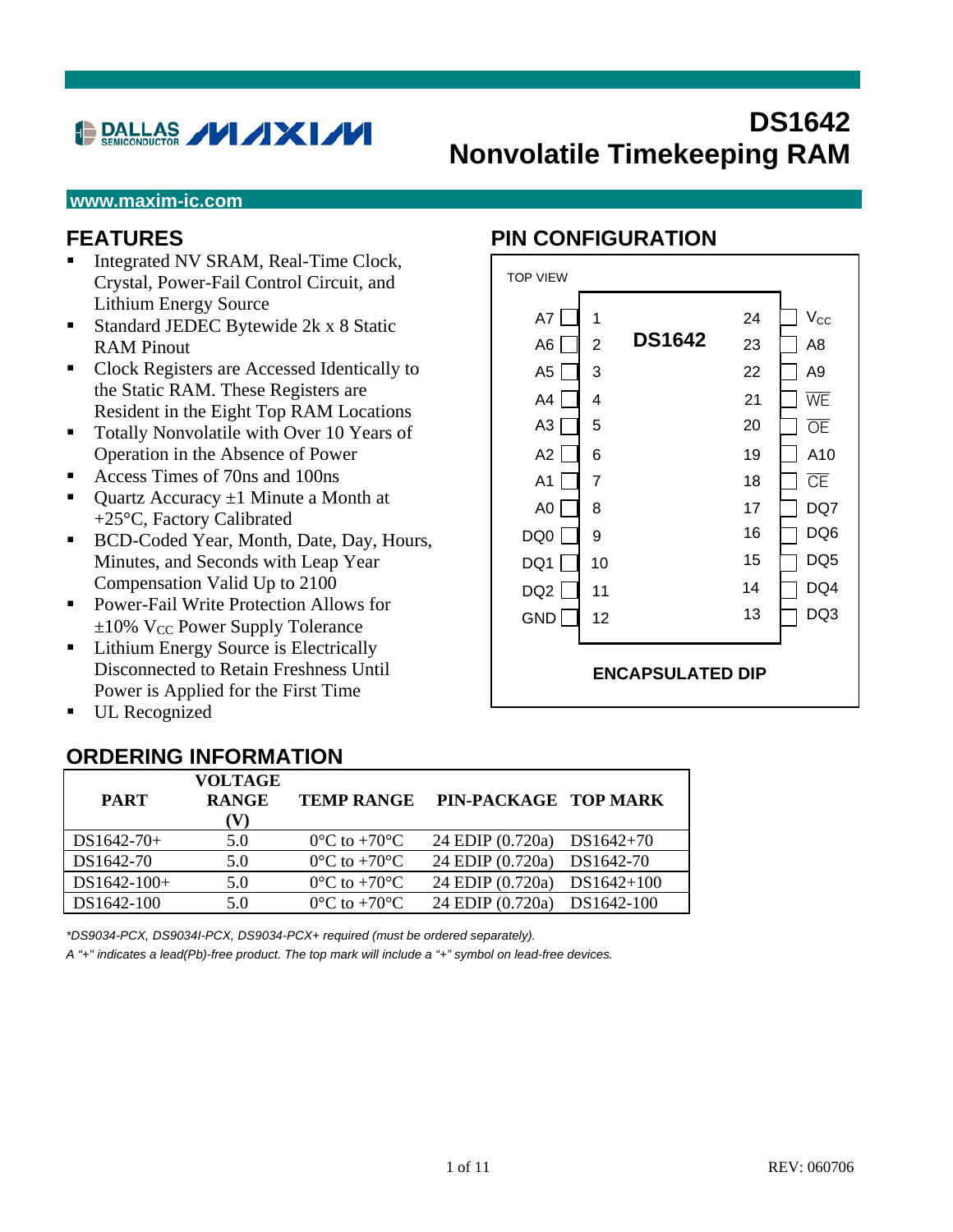#### **PIN DESCRIPTION**

| <b>PIN</b>              | <b>NAME</b>            | <b>FUNCTION</b>                       |
|-------------------------|------------------------|---------------------------------------|
| 1                       | A7                     |                                       |
| $\overline{\mathbf{c}}$ | A6                     |                                       |
| $\overline{3}$          | A <sub>5</sub>         |                                       |
| $\overline{4}$          | A <sub>4</sub>         |                                       |
| 5                       | A <sub>3</sub>         |                                       |
| 6                       | A2                     | <b>Address Input</b>                  |
| $\overline{7}$          | A1                     |                                       |
| 8                       | A <sub>0</sub>         |                                       |
| 19                      | A10                    |                                       |
| 22                      | A <sub>9</sub>         |                                       |
| 23                      | A8                     |                                       |
| 9                       | DQ0                    |                                       |
| 10                      | DQ1                    |                                       |
| 11                      | DQ <sub>2</sub>        |                                       |
| 13                      | DQ3                    | Data Input/Output                     |
| 14                      | DQ4                    |                                       |
| 15                      | DQ5                    |                                       |
| 16                      | DQ6                    |                                       |
| 17                      | DQ7                    |                                       |
| 12                      | GND                    | Ground                                |
| 18                      | $\overline{\text{CE}}$ | Active-Low Chip-Enable Input          |
| 20                      | $\overline{OE}$        | <b>Active-Low Output-Enable Input</b> |
| 21                      | $\overline{\text{WE}}$ | <b>Active-Low Write-Enable Input</b>  |
| 24                      | $V_{CC}$               | Power-Supply Input                    |

#### **DESCRIPTION**

The DS1642 is a 2k x 8 nonvolatile static RAM and a full-function real-time clock (RTC), both of which are accessible in a bytewide format. The nonvolatile time keeping RAM is pin and function equivalent to any JEDEC-standard 2k x 8 SRAM. The device can also be easily substituted in ROM, EPROM, and EEPROM sockets, providing read/write nonvolatility and the addition of the real-time clock function. The real-time clock information resides in the eight uppermost RAM locations. The RTC registers contain year, month, date, day, hours, minutes, and seconds data in 24-hour BCD format. Corrections for the day of the month and leap year are made automatically. The RTC clock registers are double-buffered to avoid access of incorrect data that can occur during clock update cycles. The double-buffered system also prevents time loss as the timekeeping countdown continues unabated by access to time register data. The DS1642 also contains its own power-fail circuitry, which deselects the device when the  $V_{CC}$  supply is in an out-of-tolerance condition. This feature prevents loss of data from unpredictable system operation brought on by low  $V_{CC}$  as errant access and update cycles are avoided.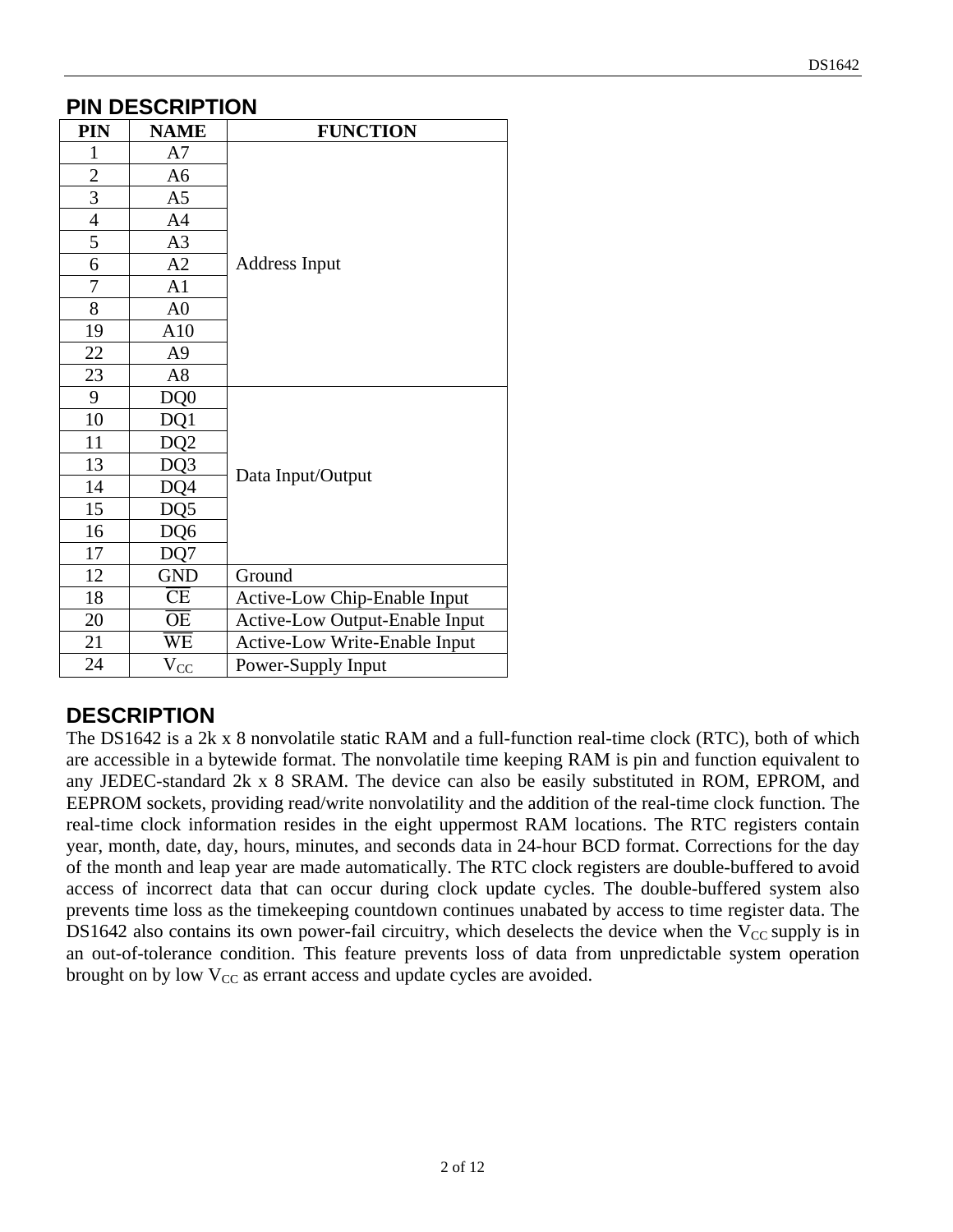### **CLOCK OPERATIONS–READING THE CLOCK**

While the double-buffered register structure reduces the chance of reading incorrect data, internal updates to the DS1642 clock registers should be halted before clock data is read to prevent reading of data in transition. However, halting the internal clock register updating process does not affect clock accuracy. Updating is halted when a 1 is written into the read bit, the 7th most significant bit in the control register. As long as a 1 remains in that position, updating is halted. After a halt is issued, the registers reflect the count, that is day, date, and time that was current at the moment the halt command was issued. However, the internal clock registers of the double-buffered system continue to update so that the clock accuracy is not affected by the access of data. All of the DS1642 registers are updated simultaneously after the clock status is reset. Updating occurs within a second after the read bit is written to 0.



### **Figure 1. DS1642 BLOCK DIAGRAM**

#### **Table 1. TRUTH TABLE**

| $\mathbf{V_{CC}}$      | CЕ               | ОE                | WE           | <b>MODE</b> | D <sub>O</sub> | <b>POWER</b>        |
|------------------------|------------------|-------------------|--------------|-------------|----------------|---------------------|
|                        | V <sub>IH</sub>  | X                 |              | Deselect    | $High-Z$       | Standby             |
| $5V \pm 10\%$          | $V_{IL}$         | X                 | $V_{IL}$     | Write       | Data In        | Active              |
|                        | $V_{IL}$         | $V_{IL}$          | $\rm V_{IH}$ | Read        | Data Out       | Active              |
|                        | $V_{IL}$         | $\rm V_{IH}$      | $\rm V_{IH}$ | Read        | High-Z         | Active              |
| <4.5V>V <sub>BAT</sub> | X                | $\rm X$           | Х            | Deselect    | $High-Z$       | <b>CMOS</b> Standby |
| $<$ V <sub>BAT</sub>   | $\mathbf v$<br>Δ | $\rm\overline{X}$ | X            | Deselect    | High-Z         | Data Retention Mode |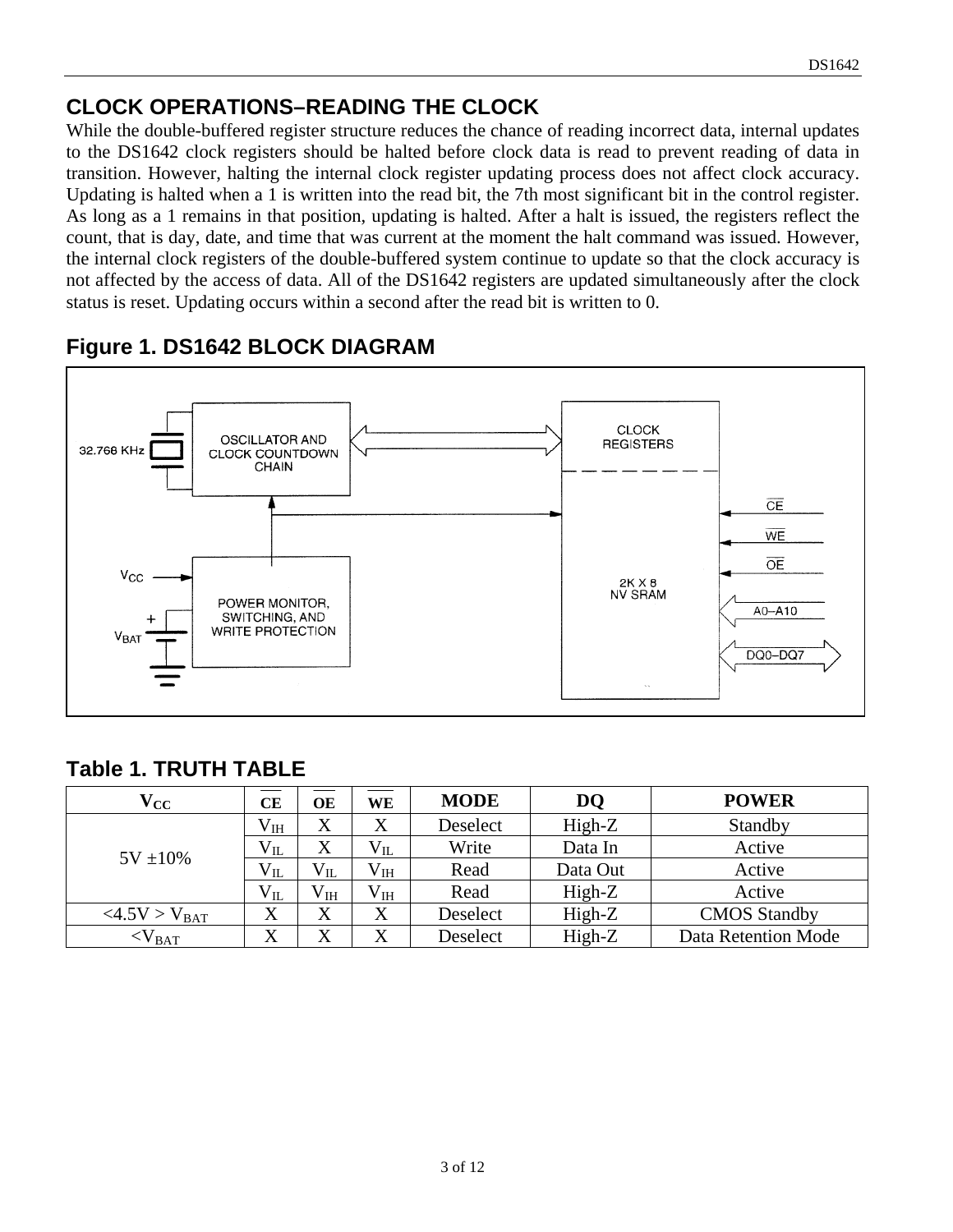#### **SETTING THE CLOCK**

The 8th bit of the control register is the write bit. Setting the write bit to a 1, like the read bit, halts updates to the DS1642 registers. The user can then load them with the correct day, date and time data in 24-hour BCD format. Resetting the write bit to a 0 then transfers those values to the actual clock counters and allows normal operation to resume.

### **STOPPING AND STARTING THE CLOCK OSCILLATOR**

The clock oscillator may be stopped at any time. To increase the shelf life, the oscillator can be turned off to minimize current drain from the battery. The OSC bit is the MSB for the seconds registers. Setting it to a 1 stops the oscillator.

#### **FREQUENCY TEST BIT**

Bit 6 of the day byte is the frequency test bit. When the frequency test bit is set to logic 1 and the oscillator is running, the LSB of the seconds register will toggle at 512 Hz. When the seconds register is being read, the DQ0 line will toggle at the 512 Hz frequency as long as conditions for access remain valid

(i.e., CE low, and OE low) and address for seconds register remain valid and stable.

#### **CLOCK ACCURACY**

The DS1642 is guaranteed to keep time accuracy to within  $\pm 1$  minute per month at 25 °C. Dallas Semiconductor calibrates the clock at the factory by using special calibration nonvolatile-tuning elements. The DS1642 does not require additional calibration and temperature deviations will have a negligible effect in most applications. For this reason, methods of field clock calibration are not available and not necessary.

| <b>ADDRESS</b> |            |             |                | <b>FUNCTION</b>   |           |                |    |                       |                |           |
|----------------|------------|-------------|----------------|-------------------|-----------|----------------|----|-----------------------|----------------|-----------|
|                | B7         | <b>B6</b>   | B <sub>5</sub> | <b>B4</b>         | <b>B3</b> | B <sub>2</sub> | B1 | <b>B</b> <sub>0</sub> |                |           |
| 7FF            |            |             |                |                   |           |                |    |                       | Year           | $00 - 99$ |
| 7FE            | X          | X           | X              |                   |           |                |    |                       | Month          | $01 - 12$ |
| 7FD            | X          | X           |                |                   |           |                |    |                       | Date           | $01 - 31$ |
| 7FC            | X          | FT          | X              | $\rm\overline{X}$ | $\rm X$   |                |    |                       | Day            | $00 - 23$ |
| 7FB            | X          | X           |                |                   |           |                |    |                       | Hour           | $00 - 59$ |
| 7FA            | X          |             |                |                   |           |                |    |                       | <b>Minutes</b> | $00 - 59$ |
| 7F9            | <b>OSC</b> |             |                |                   |           |                |    |                       | Seconds        | $00 - 59$ |
| <b>7F8</b>     | W          | $\mathbf R$ | X              | X                 | $\rm X$   | X              | X  | X                     | Control        | A         |

### **Table 2. REGISTER MAP–BANK1**

 $\overline{OSC}$  = STOP BIT  $R$  = READ BIT FT = FREQUENCY TEST  $W = WR$ ITE BIT  $X = UNUSED$ 

*Note: All indicated "X" bits are not used but must be set to "0" during write cycle to ensure proper clock operation.*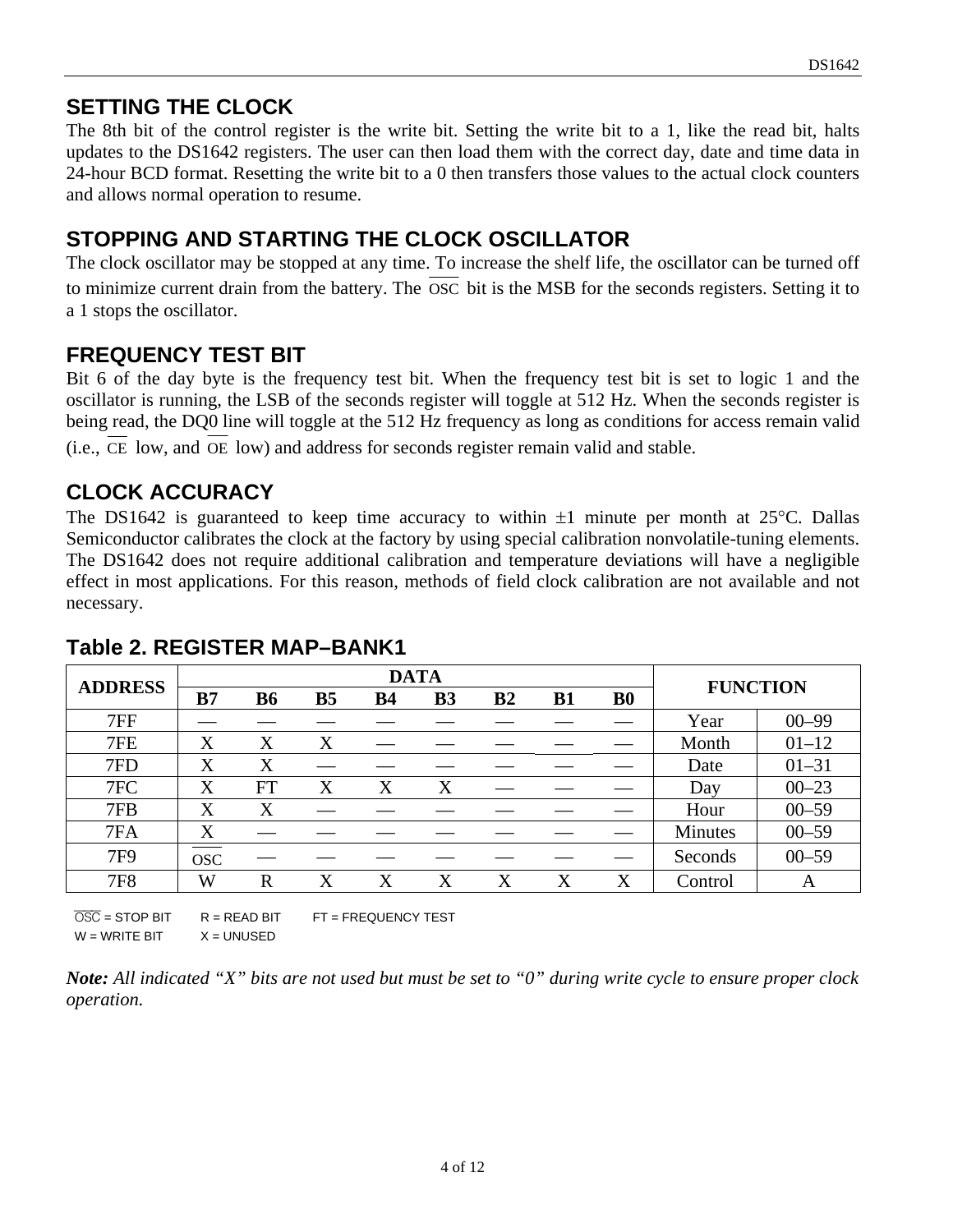### **RETRIEVING DATA FROM RAM OR CLOCK**

The DS1642 is in the read mode whenever WE (write enable) is high, and CE (chip enable) is low. The device architecture allows ripple-through access to any of the address locations in the NV SRAM. Valid data will be available at the DQ pins within  $t_{AA}$  after the last address input is stable, providing that the CE and OE access times and states are satisfied. If CE or OE access times are not met, valid data will be available at the latter of chip enable access ( $t_{CEA}$ ) or at output enable access time ( $t_{OEA}$ ). The state of the data input/output pins (DQ) is controlled by  $CE$  and  $OE$ . If the outputs are activated before  $t_{AA}$ , the data lines are driven to an intermediate state until  $t_{AA}$ . If the address inputs are changed while CE and OE remain valid, output data will remain valid for output data hold time  $(t<sub>OH</sub>)$  but will then go indeterminate until the next address access.

### **WRITING DATA TO RAM OR CLOCK**

The DS1642 is in the write mode whenever WE and CE are in their active state. The start of a write is referenced to the latter occurring transition of WE or CE . The addresses must be held valid throughout the cycle. CE or WE must return inactive for a minimum of t<sub>WR</sub> prior to the initiation of another read or write cycle. Data in must be valid t<sub>DS</sub> prior to the end of write and remain valid for t<sub>DH</sub> afterward. In a typical application, the OE signal will be high during a write cycle. However, OE can be active provided that care is taken with the data bus to avoid bus contention. If OE is low prior to WE transitioning low the data bus can become active with read data defined by the address inputs. A low transition on WE will then disable the outputs t<sub>WEZ</sub> after WE goes active.

#### **DATA RETENTION MODE**

When  $V_{CC}$  is within nominal limits ( $V_{CC} > 4.5V$ ) the DS1642 can be accessed as described above by read or write cycles. However, when  $V_{CC}$  is below the power-fail point  $V_{PF}$  (point at which write protection occurs) the internal clock registers and RAM is blocked from access. This is accomplished internally by inhibiting access via the CE signal. When  $V_{CC}$  falls below the level of the internal battery supply, power input is switched from the  $V_{CC}$  pin to the internal battery and clock activity, RAM, and clock data are maintained from the battery until  $V_{CC}$  is returned to nominal level.

#### **BATTERY LONGEVITY**

The DS1642 has a lithium power source that is designed to provide energy for clock activity, and clock and RAM data retention when the  $V_{CC}$  supply is not present. The capability of this internal power supply is sufficient to power the DS1642 continuously for the life of the equipment in which it is installed. For specification purposes, the life expectancy is 10 years at  $25^{\circ}$ C with the internal clock oscillator running in the absence of  $V_{CC}$  power. Each DS1642 is shipped from Dallas Semiconductor with its lithium energy source disconnected, guaranteeing full energy capacity. When  $V_{CC}$  is first applied at a level greater than  $V_{PF}$ , the lithium energy source is enabled for battery backup operation. Actual life expectancy of the DS1642 will be much longer than 10 years since no lithium battery energy is consumed when  $V_{CC}$  is present.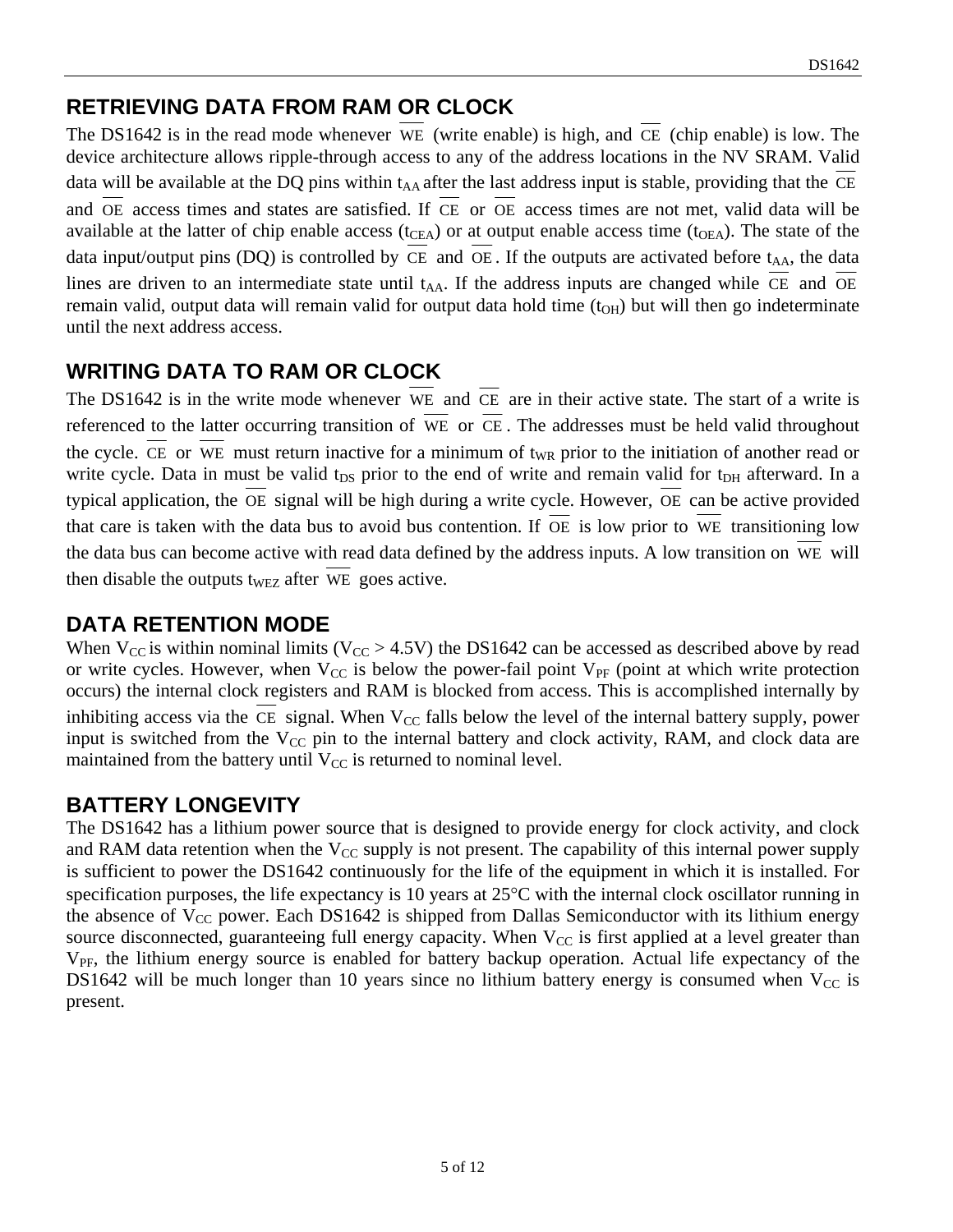### **ABSOLUTE MAXIMUM RATINGS**

*This is a stress rating only and functional operation of the device at these or any other conditions above those indicated in the operation sections of this specification is not implied. Exposure to absolute maximum rating conditions for extended periods of time may affect reliability.* 

#### **RECOMMENDED DC OPERATING CONDITIONS**

| <b>PARAMETER</b>                | <b>SYMBOL</b> | <b>MIN</b> | <b>TYP</b> | <b>MAX</b>     | <b>UNITS</b> | <b>NOTES</b> |
|---------------------------------|---------------|------------|------------|----------------|--------------|--------------|
| Logic 1 Voltage<br>(All Inputs) | $\rm V_{IH}$  | 2.2        |            | $V_{CC}$ + 0.3 |              |              |
| Logic 0 Voltage<br>(All Inputs) | $V_{IL}$      | $-0.3$     |            | 0.8            |              |              |

#### **DC ELECTRICAL CHARACTERISTICS**

| <b>PARAMETER</b>                                      | <b>SYMBOL</b> | <b>MIN</b> | <b>TYP</b>   | <b>MAX</b> | <b>UNITS</b> | <b>NOTES</b> |
|-------------------------------------------------------|---------------|------------|--------------|------------|--------------|--------------|
| <b>Active Supply Current</b>                          | $I_{CC}$      |            | 15           | 50         | mA           | 2, 3         |
| <b>TTL Standby Current</b><br>$(CE = V_{IH})$         | $I_{CC1}$     |            | $\mathbf{1}$ | 3          | mA           | 2, 3         |
| <b>CMOS Standby Current</b><br>$(CE < V_{CC} - 0.2V)$ | $I_{CC2}$     |            | $\mathbf{1}$ | 3          | mA           | 2, 3         |
| <b>Input Leakage Current</b><br>(Any Input)           | $I_{IL}$      | $-1$       |              | $+1$       | $\mu A$      |              |
| I/O Leakage Current<br>(Any Output)                   | $I_{OL}$      | $-1$       |              | $+1$       | μA           |              |
| Output Logic 1 Voltage<br>$(I_{OUT} = -1.0mA)$        | $V_{OH}$      | 2.4        |              |            |              | $\mathbf{1}$ |
| Output Logic 0 Voltage<br>$(I_{OUT} = +2.1 mA)$       | $V_{OL}$      |            |              | 0.4        |              | 1            |
| <b>Write Protection Voltage</b>                       | $\rm V_{PF}$  | 4.25       | 4.37         | 4.50       | $\mathbf{V}$ |              |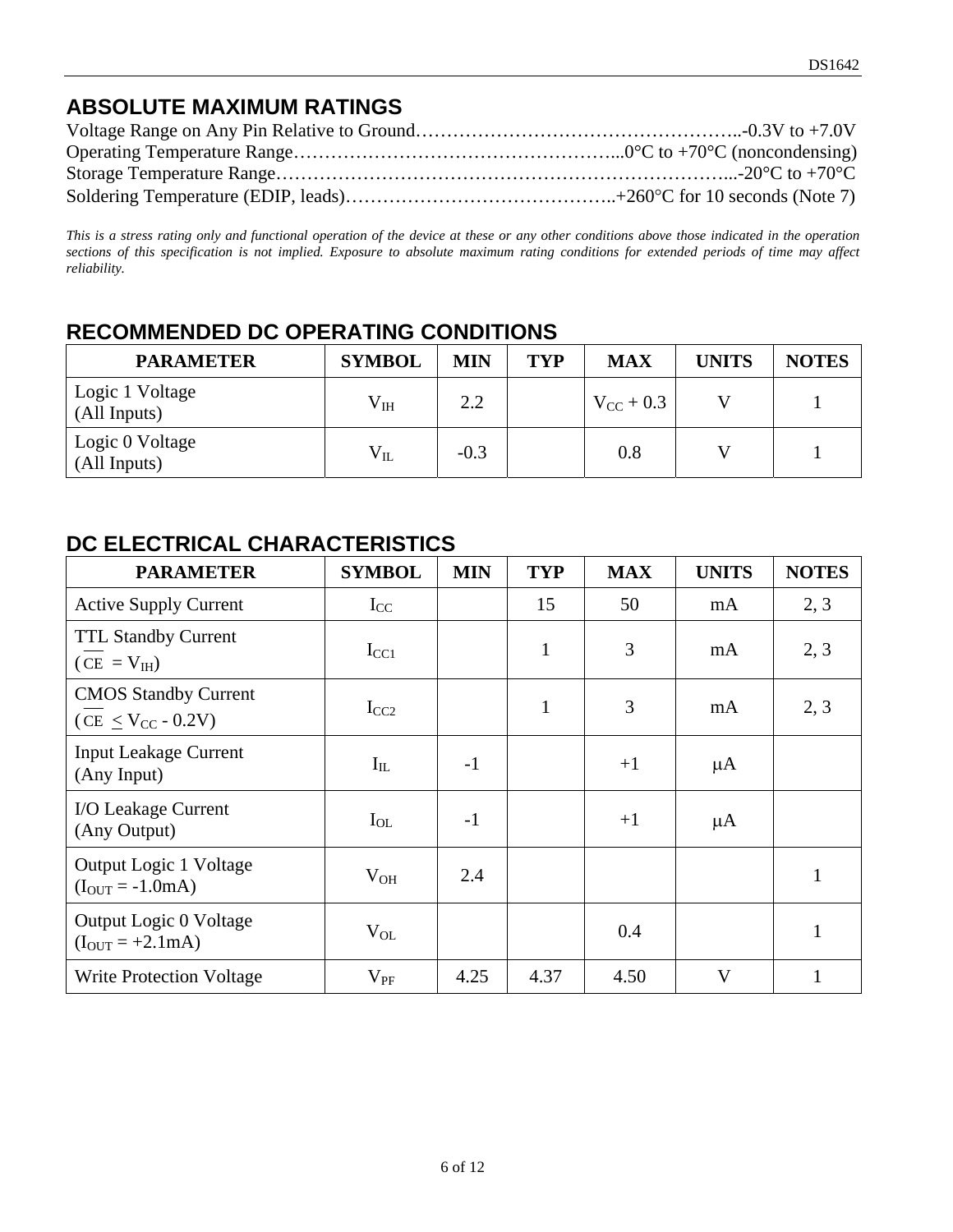## **AC CHARACTERISTICS—READ CYCLE**

| <b>PARAMETER</b>                | <b>SYMBOL</b>    | <b>70ns ACCESS</b> |            |            | 100ns ACCESS | <b>UNITS</b>  | <b>NOTES</b> |
|---------------------------------|------------------|--------------------|------------|------------|--------------|---------------|--------------|
|                                 |                  | <b>MIN</b>         | <b>MAX</b> | <b>MIN</b> | <b>MAX</b>   |               |              |
| Read Cycle Time                 | $t_{RC}$         | 70                 |            | 100        |              | <sub>ns</sub> |              |
| <b>Address Access Time</b>      | $t_{AA}$         |                    | 70         |            | 100          | <sub>ns</sub> |              |
| CE to DQ Low-Z                  | $t_{\text{CEL}}$ | 5                  |            | 5          |              | ns            |              |
| CE Access Time                  | $t_{\text{CEA}}$ |                    | 70         |            | 100          | <sub>ns</sub> |              |
| CE Data Off Time                | t <sub>CEZ</sub> |                    | 25         |            | 35           | ns            |              |
| OE to DQ Low-Z                  | $t_{\text{OEL}}$ | 5                  |            | 5          |              | ns            |              |
| OE Access Time                  | t <sub>OEA</sub> |                    | 35         |            | 55           | <sub>ns</sub> |              |
| OE Data Off Time                | t <sub>OEZ</sub> |                    | 25         |            | 35           | ns            |              |
| <b>Output Hold from Address</b> | $t_{OH}$         | 5                  |            | 5          |              | ns            |              |

## **READ CYCLE TIMING DIAGRAM**

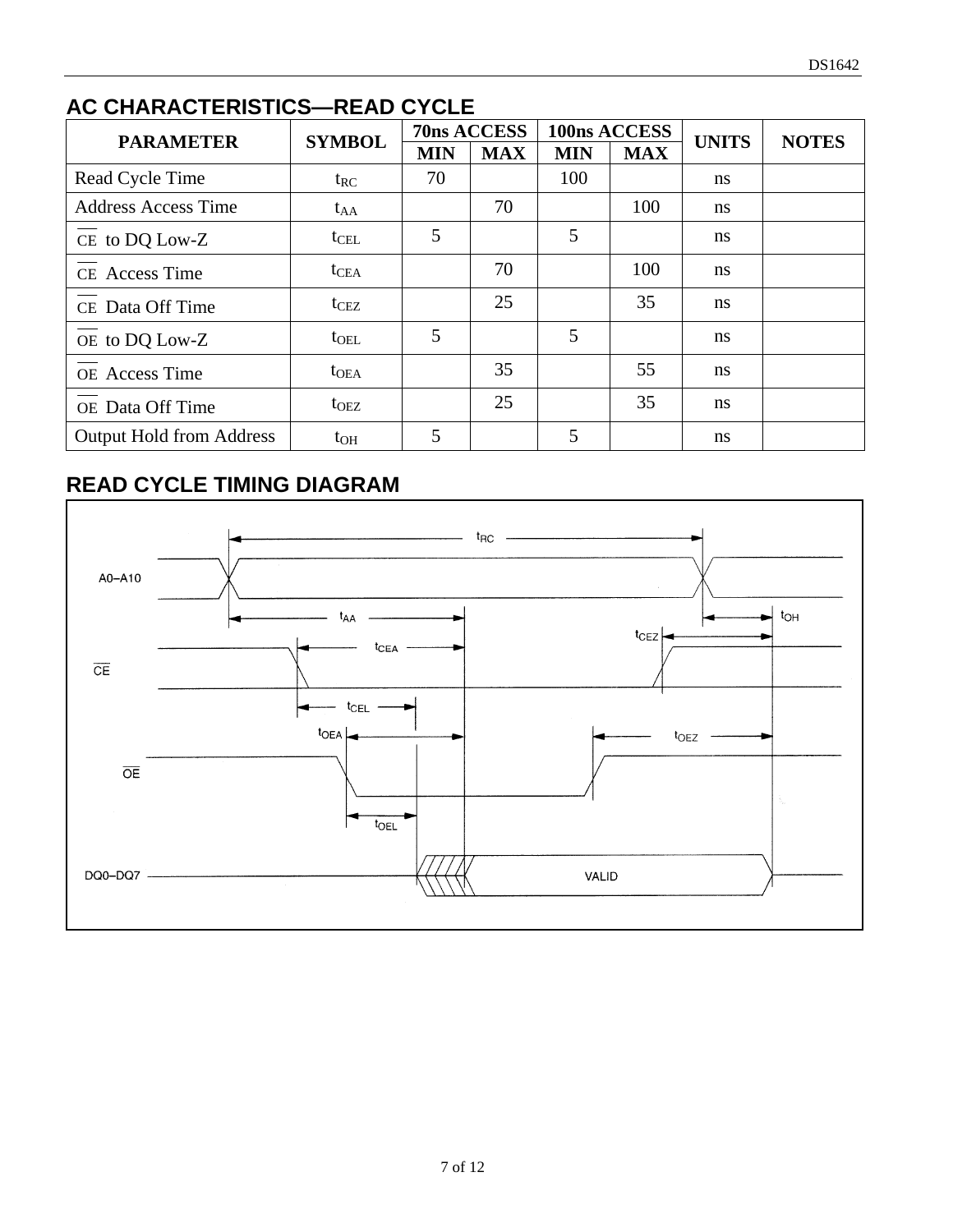## **AC CHARACTERISTICS—WRITE CYCLE**

 $(V_{CC} = 5.0V \pm 10, T_A = 0^{\circ}C$  to 70 °C.)

| <b>PARAMETER</b>          | <b>SYMBOL</b>    | <b>70ns ACCESS</b> |            |                | 100ns ACCESS | <b>UNITS</b>  | <b>NOTES</b> |
|---------------------------|------------------|--------------------|------------|----------------|--------------|---------------|--------------|
|                           |                  | <b>MIN</b>         | <b>MAX</b> | <b>MIN</b>     | <b>MAX</b>   |               |              |
| Write Cycle Time          | $t_{\text{WC}}$  | 70                 |            | 100            |              | ns            |              |
| <b>Address Setup Time</b> | $t_{AS}$         | $\overline{0}$     |            | $\overline{0}$ |              | ns            |              |
| WE Pulse Width            | twew             | 50                 |            | 70             |              | ns            |              |
| CE Pulse Width            | $t_{CEW}$        | 60                 |            | 75             |              | <sub>ns</sub> |              |
| Data Setup Time           | $t_{DS}$         | 30                 |            | 40             |              | ns            |              |
| Data Hold Time            | $t_{DH}$         | $\overline{0}$     |            | $\overline{0}$ |              | ns            |              |
| <b>Address Hold Time</b>  | $t_{\rm AH}$     | 5                  |            | 5              |              | ns            |              |
| WE Data Off Time          | $t_{\text{WEZ}}$ |                    | 25         |                | 35           | <sub>ns</sub> |              |
| Write Recovery Time       | $t_{WR}$         | 5                  |            | 5              |              | ns            |              |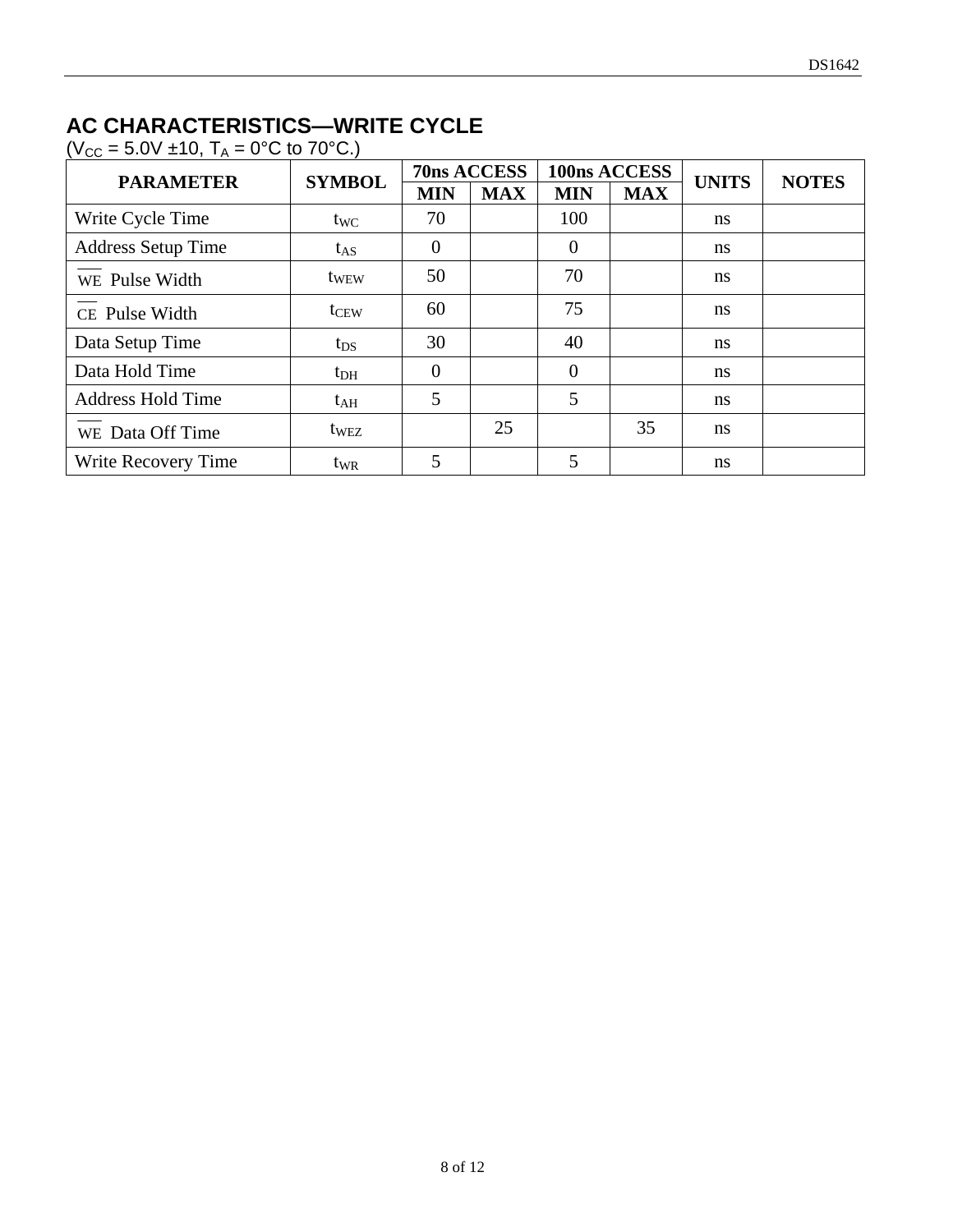### **WRITE CYCLE TIMING DIAGRAM—WRITE-ENABLE CONTROLLED**



### **WRITE CYCLE TIMING DIAGRAM—CHIP-ENABLE CONTROLLED**

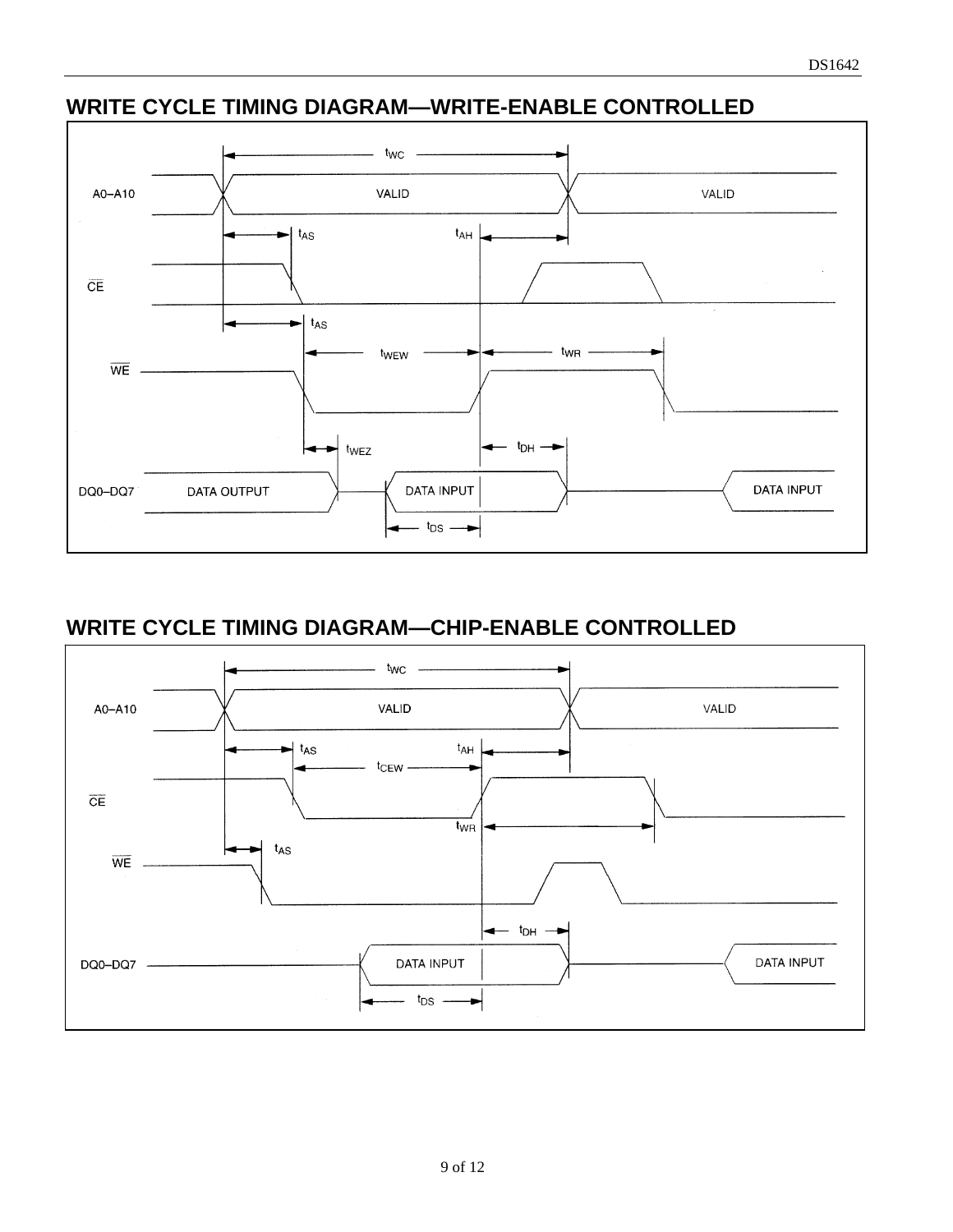### **POWER-UP/POWER-DOWN AC CHARACTERISTICS**

 $(T_A = 0$ °C to +70°C)

| <b>PARAMETER</b>                                       | <b>SYMBOL</b> | <b>MIN</b> | <b>TYP</b> | <b>MAX</b> | <b>UNITS</b> | <b>NOTES</b> |
|--------------------------------------------------------|---------------|------------|------------|------------|--------------|--------------|
| CE or WE at $V_{IH}$ Before Power-Down                 | $t_{\rm PD}$  | $\theta$   |            |            | $\mu$ s      |              |
| $V_{CC}$ Fall Time: $V_{PF}$ (MAX) to $V_{PF}$ (MIN)   | tF            | 300        |            |            | $\mu$ s      |              |
| $V_{CC}$ Fall Time: $V_{PF}$ (MIN) to $V_{BAT}$        | $t_{FB}$      | 10         |            |            | $\mu$ s      |              |
| $V_{CC}$ Rise Time: $V_{PF}$ (MIN) to $V_{PF}$ (MAX)   | $t_{R}$       | $\Omega$   |            |            | $\mu$ s      |              |
| Power-up Recover Time                                  | $t_{REC}$     |            |            | 35         | ms           |              |
| <b>Expected Data Retention Time</b><br>(Oscillator On) | $t_{\rm DR}$  | 10         |            |            | years        | 4,5          |

### **POWER-UP/POWER-DOWN WAVEFORM TIMING**



#### **CAPACITANCE**  $(T_A = +25^{\circ}C)$

| $(1A - 12C)$<br><b>PARAMETER</b>    | <b>SYMBOL</b> | <b>MIN</b> | <b>TYP</b> | <b>MAX</b> | <b>UNITS</b> | <b>NOTES</b> |
|-------------------------------------|---------------|------------|------------|------------|--------------|--------------|
| Capacitance on All Pins (except DQ) | $\cup$ IN     |            |            |            | рŀ           |              |
| Capacitance on DQ Pins              | UC.           |            |            |            | pΕ           |              |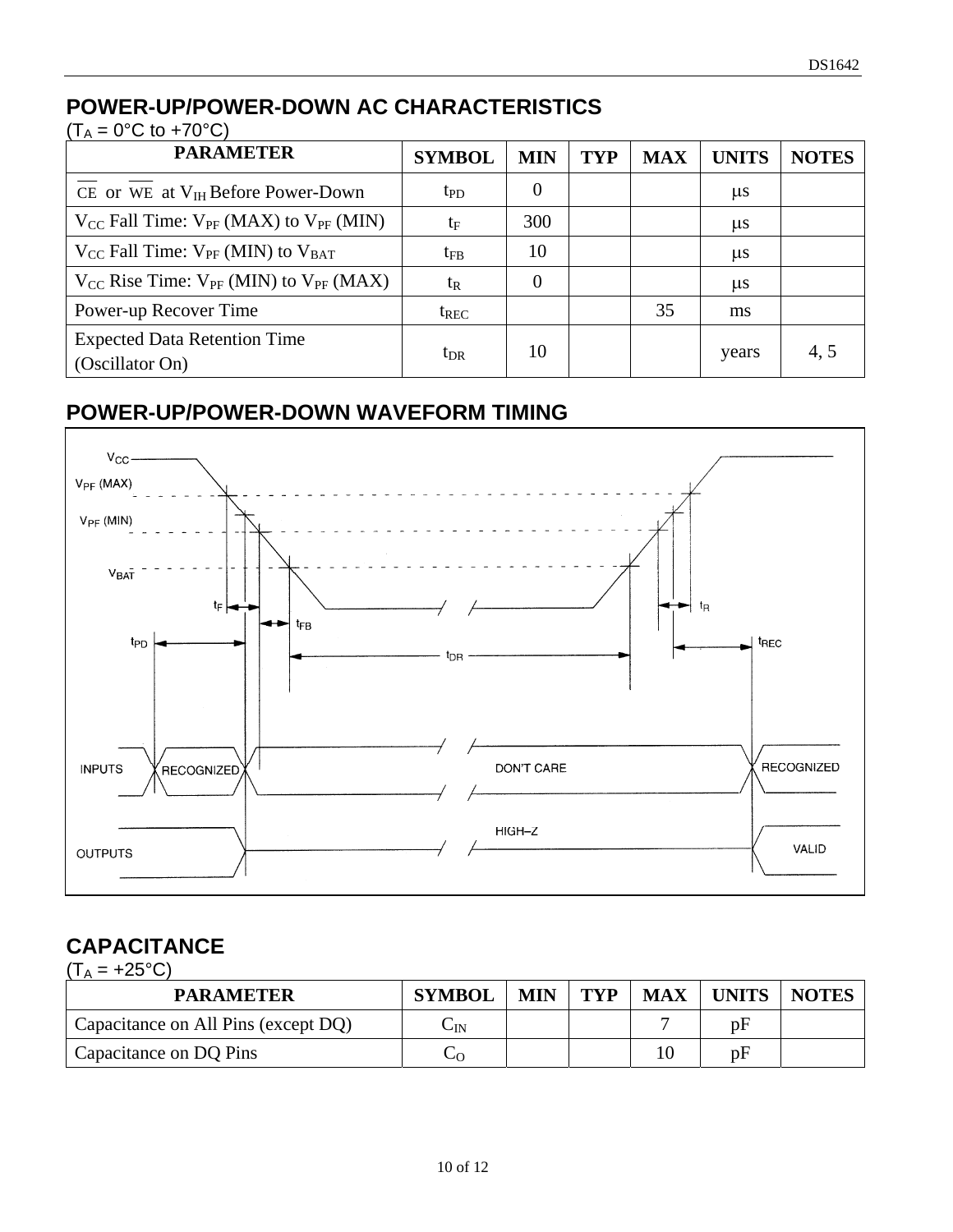### **AC TEST CONDITIONS**

Output Load: 100pF + 1TTL Gate Input Pulse Levels: 0.0 to 3.0V Timing Measurement Reference Levels: Input: 1.5V Output: 1.5V Input Pulse Rise and Fall Times: 5ns

#### **NOTES:**

- 1) Voltages are referenced to ground.
- 2) Typical values are at  $25^{\circ}$ C and nominal supplies.
- 3) Outputs are open.
- 4) Data retention time is at  $25^{\circ}$ C.
- 5) Each DS1642 has a built-in switch that disconnects the lithium source until  $V_{CC}$  is first applied by the user. The expected t<sub>DR</sub> is defined as a cumulative time in the absence of  $V_{CC}$  starting from the time power is first applied by the user.
- 6) Real-time clock modules can be successfully processed through conventional wave-soldering techniques as long as temperature exposure to the lithium energy source contained within does not exceed +85 °C. Post-solder cleaning with water washing techniques is acceptable, provided that ultrasonic vibration is not used to prevent damage to the crystal.